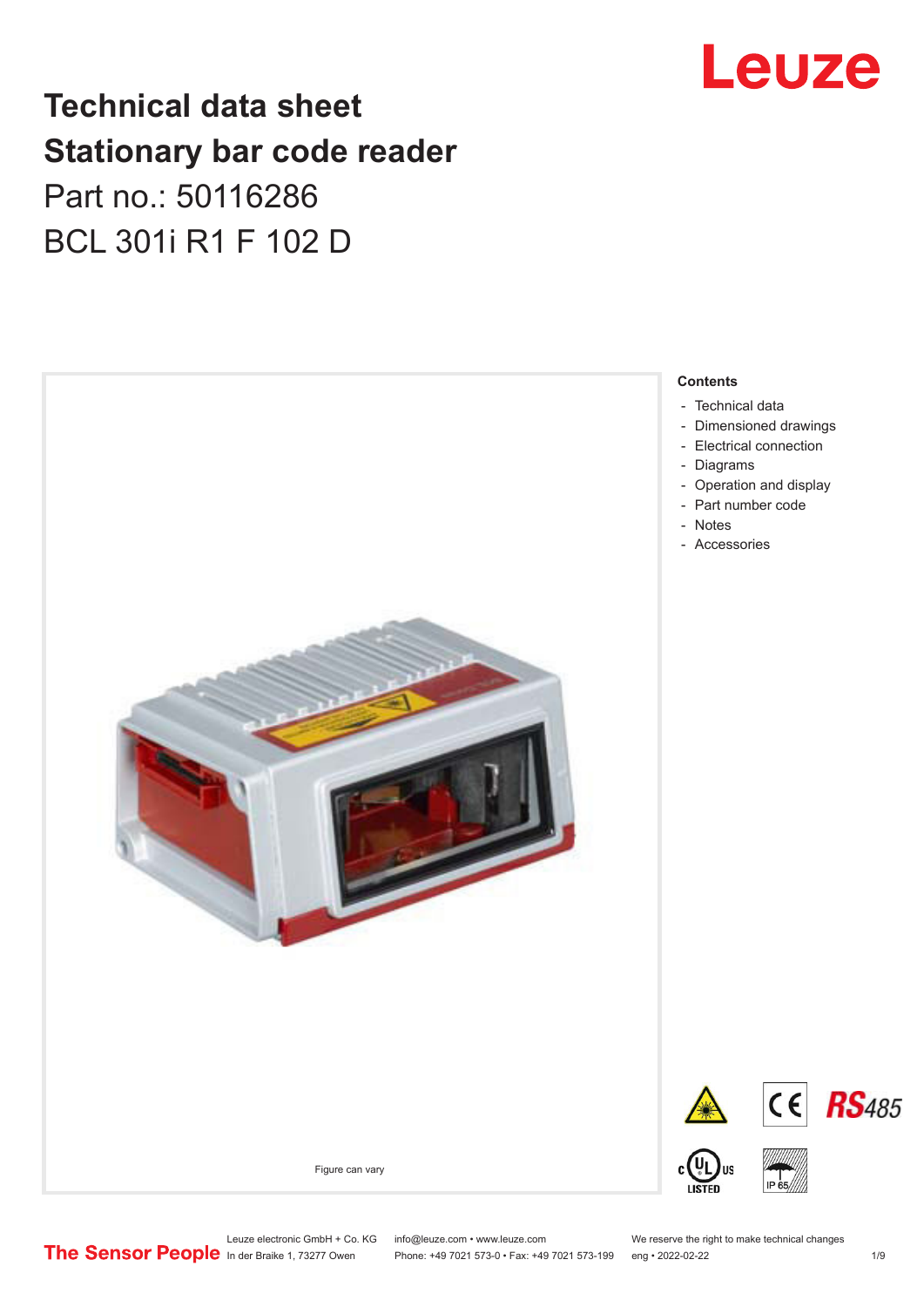#### <span id="page-1-0"></span>**Technical data**

#### **Basic data**

| Series                                          | <b>BCL 300i</b>                    |  |
|-------------------------------------------------|------------------------------------|--|
| <b>Functions</b>                                |                                    |  |
| <b>Functions</b>                                | Alignment mode                     |  |
|                                                 | AutoConfig                         |  |
|                                                 | <b>AutoControl</b>                 |  |
|                                                 | AutoReflAct                        |  |
|                                                 | Code fragment technology           |  |
|                                                 | <b>LED</b> indicator               |  |
|                                                 | Reference code comparison          |  |
|                                                 |                                    |  |
| <b>Characteristic parameters</b>                |                                    |  |
| <b>MTTF</b>                                     | 110 years                          |  |
| <b>Read data</b>                                |                                    |  |
| Code types, readable                            | 2/5 Interleaved                    |  |
|                                                 | Codabar                            |  |
|                                                 | Code 128                           |  |
|                                                 | Code 39                            |  |
|                                                 | Code 93                            |  |
|                                                 | <b>EAN 8/13</b>                    |  |
|                                                 | GS1 Databar Expanded               |  |
|                                                 | <b>GS1 Databar Limited</b>         |  |
|                                                 | <b>GS1 Databar Omnidirectional</b> |  |
|                                                 | <b>UPC</b>                         |  |
| Scanning rate, typical                          | $1,000$ scans/s                    |  |
| Bar codes per reading gate, max.<br>number      | 64 Piece(s)                        |  |
| <b>Optical data</b>                             |                                    |  |
| <b>Reading distance</b>                         | 100  470 mm                        |  |
| <b>Light source</b>                             | Laser, Red                         |  |
| Wavelength                                      | 655 nm                             |  |
| Laser class                                     | 1. IEC/EN 60825-1:2014             |  |
| <b>Transmitted-signal shape</b>                 | Continuous                         |  |
| Usable opening angle (reading field<br>opening) | 60°                                |  |
| <b>Modulus size</b>                             | $0.30.5$ mm                        |  |
| <b>Reading method</b>                           | Raster scanner                     |  |
| <b>Beam deflection</b>                          | Via rotating polygon wheel         |  |
| Light beam exit                                 | Front                              |  |
| Raster (number of lines)                        | 8 Piece(s)                         |  |
| Scanning field at scanner distance of<br>100 mm | 14 mm                              |  |
| Scanning field at scanner distance of<br>200 mm | 24 mm                              |  |
| Scanning field at scanner distance of<br>300 mm | 35 mm                              |  |
| Scanning field at scanner distance of           | 45 mm                              |  |

#### **Electrical data**

**400 mm**

**Protective circuit** Polarity reversal protection

**Performance data Supply voltage U<sub>B</sub> Power consumption, max.** 4.5 W

18 30 V, DC

**Inputs/outputs selectable Output current, max.** 60 mA **Number of inputs/outputs selectable** 2 Piece(s) **Input current, max.** 8 mA **Interface Type** MultiNet Plus, RS 485 **RS 485 Function** Process **Transmission speed** 4,800 ... 115,200 Bd **Data format** Adjustable **Start bit** 1 **Data bit** 7, 8, 9 data bits **Stop bit** 1, 2 stop bits **Parity** Adjustable **Transmission protocol** Adjustable **Data encoding** ASCII **Service interface Type** USB 2.0 **USB Configuration** via software **Connection Number of connections** 1 Piece(s) **Connection 1 Function** BUS IN BUS OUT Connection to device Data interface PWR / SW IN / OUT Service interface **Type of connection** Plug connector, It is essential to use a connection unit when commissioning the device. **No. of pins** 32 -pin **Type Male Mechanical data Design Cubic Dimension (W x H x L)** 95 mm x 44 mm x 68 mm **Housing material** Metal **Metal housing Diecast aluminum Lens cover material Class Net weight** 270 g **Housing color** Red Silver **Type of fastening** Dovetail grooves Fastening on back Via optional mounting device **Operation and display Type of display** LED

Leuze

#### Monochromatic graphic display, 128 x 32 pixels **Number of LEDs** 2 Piece(s) **Type of configuration** Via web browser

Leuze electronic GmbH + Co. KG info@leuze.com • www.leuze.com We reserve the right to make technical changes<br>
The Sensor People in der Braike 1, 73277 Owen Phone: +49 7021 573-0 • Fax: +49 7021 573-199 eng • 2022-02-22 Phone: +49 7021 573-0 • Fax: +49 7021 573-199 eng • 2022-02-22 2 2/9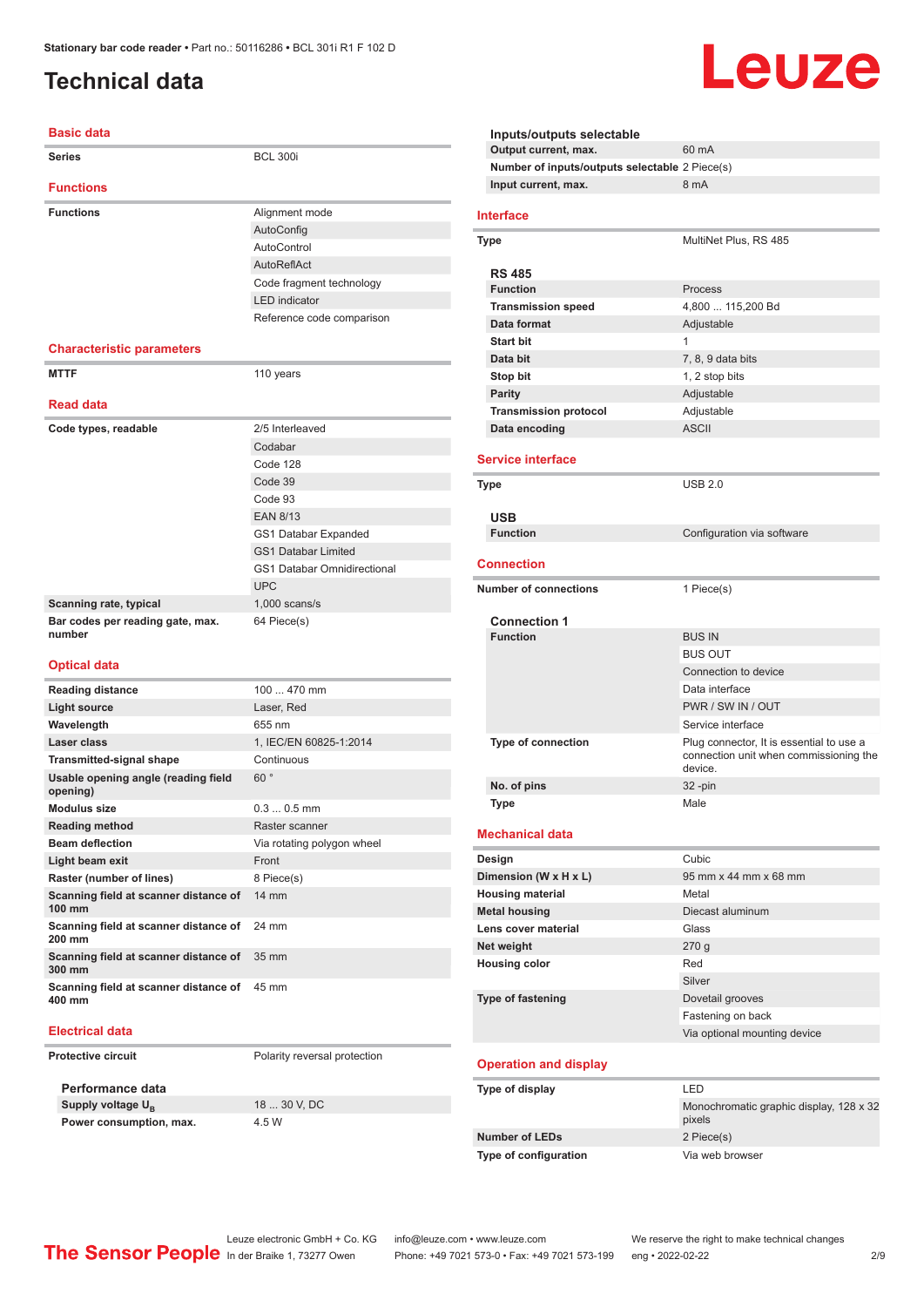## <span id="page-2-0"></span>**Technical data**

# Leuze

#### **Environmental data**

| Ambient temperature, operation     | 0  40 °C   |
|------------------------------------|------------|
| Ambient temperature, storage       | $-2070 °C$ |
| Relative humidity (non-condensing) | $090\%$    |

#### **Certifications**

| Degree of protection                                               | IP 65                    |
|--------------------------------------------------------------------|--------------------------|
| <b>Protection class</b>                                            | Ш                        |
| <b>Certifications</b>                                              | c UL US                  |
| Test procedure for EMC in accordance                               | EN 55022                 |
| with standard                                                      | EN 61000-4-2, -3, -4, -6 |
| Test procedure for shock in<br>accordance with standard            | IEC 60068-2-27, test Ea  |
| Test procedure for continuous shock<br>in accordance with standard | IEC 60068-2-29, test Eb  |
| Test procedure for vibration in<br>accordance with standard        | IEC 60068-2-6, test Fc   |

#### **Classification**

| <b>Customs tariff number</b> | 84719000 |
|------------------------------|----------|
| <b>ECLASS 5.1.4</b>          | 27280102 |
| <b>ECLASS 8.0</b>            | 27280102 |
| <b>ECLASS 9.0</b>            | 27280102 |
| ECLASS 10.0                  | 27280102 |
| ECLASS 11.0                  | 27280102 |
| ECLASS 12.0                  | 27280102 |
| <b>ETIM 5.0</b>              | EC002550 |
| <b>ETIM 6.0</b>              | EC002550 |
| <b>ETIM 7.0</b>              | EC002550 |
|                              |          |

#### **Dimensioned drawings**

All dimensions in millimeters





#### A Optical axis

B M4 thread (5 deep)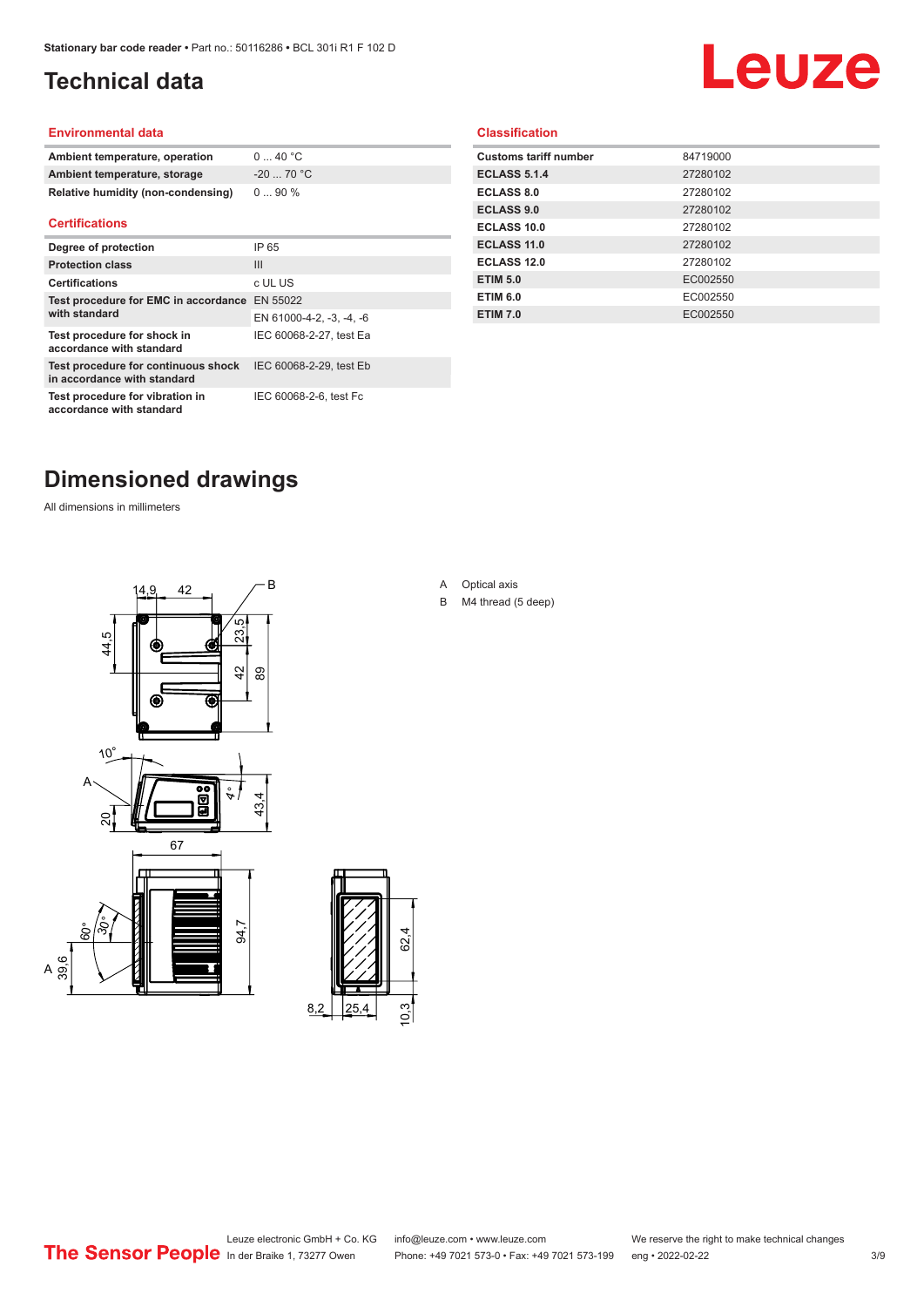#### <span id="page-3-0"></span>**Electrical connection**

# Leuze

#### **Connection 1**

| <b>Function</b>    | <b>BUS IN</b>                                                              |
|--------------------|----------------------------------------------------------------------------|
|                    | <b>BUS OUT</b>                                                             |
|                    | Connection to device                                                       |
|                    | Data interface                                                             |
|                    | PWR / SW IN / OUT                                                          |
|                    | Service interface                                                          |
| Type of connection | Plug connector                                                             |
| Type of connection | It is essential to use a connection unit when<br>commissioning the device. |
| No. of pins        | $32 - pin$                                                                 |
| <b>Type</b>        | Male                                                                       |

#### **Diagrams**

#### Reading field curve



x Reading field distance [mm]

y Reading field width [mm]

## **Operation and display**

| <b>LED</b> |  | <b>Display</b>                        | <b>Meaning</b>                  |
|------------|--|---------------------------------------|---------------------------------|
| <b>PWR</b> |  | Green, flashing                       | Device ok, initialization phase |
|            |  | Green, continuous light               | Device OK                       |
|            |  | Green, briefly off - on               | Reading successful              |
|            |  | green, briefly off - briefly red - on | Reading not successful          |
|            |  | Orange, continuous light              | Service mode                    |
|            |  |                                       |                                 |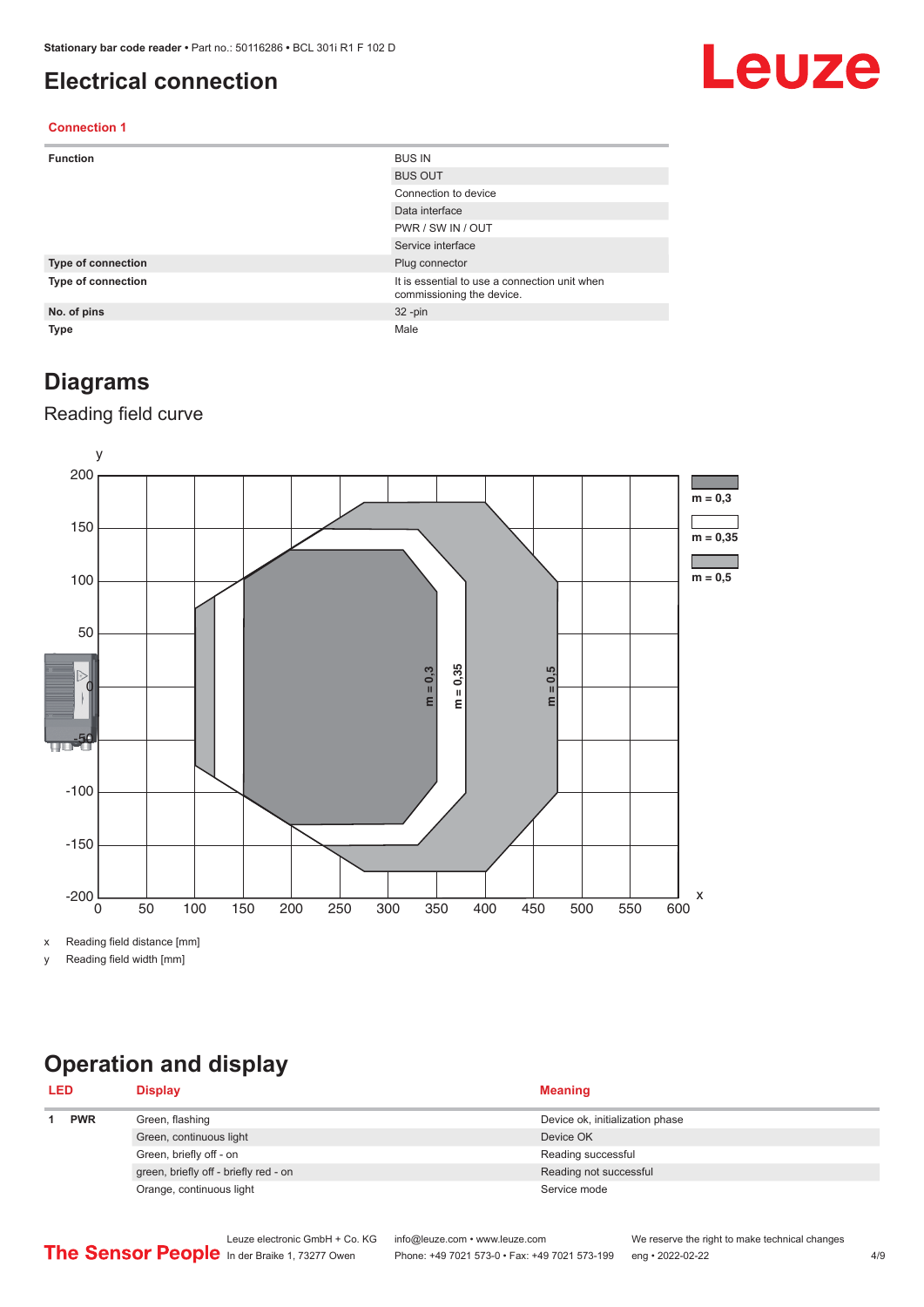#### <span id="page-4-0"></span>**Operation and display**

# Leuze

| LED         |            | <b>Display</b>          | <b>Meaning</b>         |
|-------------|------------|-------------------------|------------------------|
| <b>PWR</b>  |            | Red, flashing           | Device OK, warning set |
|             |            | Red, continuous light   | Error, device error    |
| $2^{\circ}$ | <b>BUS</b> | Green, flashing         | Initialization         |
|             |            | Green, continuous light | Bus operation ok       |
|             |            | Red, flashing           | Communication error    |
|             |            | Red, continuous light   | Bus error              |

#### **Part number code**

Part designation: **BCL XXXX YYZ AAA BB CCCC**

| <b>BCL</b>  | <b>Operating principle</b><br>BCL: bar code reader                                                                                                                                                                                       |
|-------------|------------------------------------------------------------------------------------------------------------------------------------------------------------------------------------------------------------------------------------------|
| <b>XXXX</b> | Series/interface (integrated fieldbus technology)<br>300i: RS 232 / RS 422 (stand-alone)<br>301i: RS 485 (multiNet slave)<br>304i: PROFIBUS DP<br>308i: EtherNet TCP/IP, UDP<br>338i: EtherCAT<br>348i: PROFINET RT<br>358i: EtherNet/IP |
| YY          | <b>Scanning principle</b><br>S: line scanner (single line)<br>R1: line scanner (raster)<br>O: oscillating-mirror scanner (oscillating mirror)                                                                                            |
| z           | <b>Optics</b><br>N: High Density (close)<br>M: Medium Density (medium distance)<br>F: Low Density (remote)<br>L: Long Range (very large distances)<br>J: ink-jet (depending on the application)                                          |
| <b>AAA</b>  | <b>Beam exit</b><br>100: lateral<br>102: front                                                                                                                                                                                           |
| <b>BB</b>   | <b>Special equipment</b><br>D: With display<br>H: With heating<br>DH: optionally with display and heating<br>P: plastic exit window                                                                                                      |
| CCCC        | <b>Functions</b><br>F007: optimized process data structure                                                                                                                                                                               |
| $1.1 - 4.1$ |                                                                                                                                                                                                                                          |

| <b>Note</b>                                                                                  |
|----------------------------------------------------------------------------------------------|
| % A list with all available device types can be found on the Leuze website at www.leuze.com. |

#### **Notes**

| Observe intended use!                                                                                                                                                                                                      |
|----------------------------------------------------------------------------------------------------------------------------------------------------------------------------------------------------------------------------|
| $\%$ This product is not a safety sensor and is not intended as personnel protection.<br>₹ The product may only be put into operation by competent persons.<br>♦ Only use the product in accordance with its intended use. |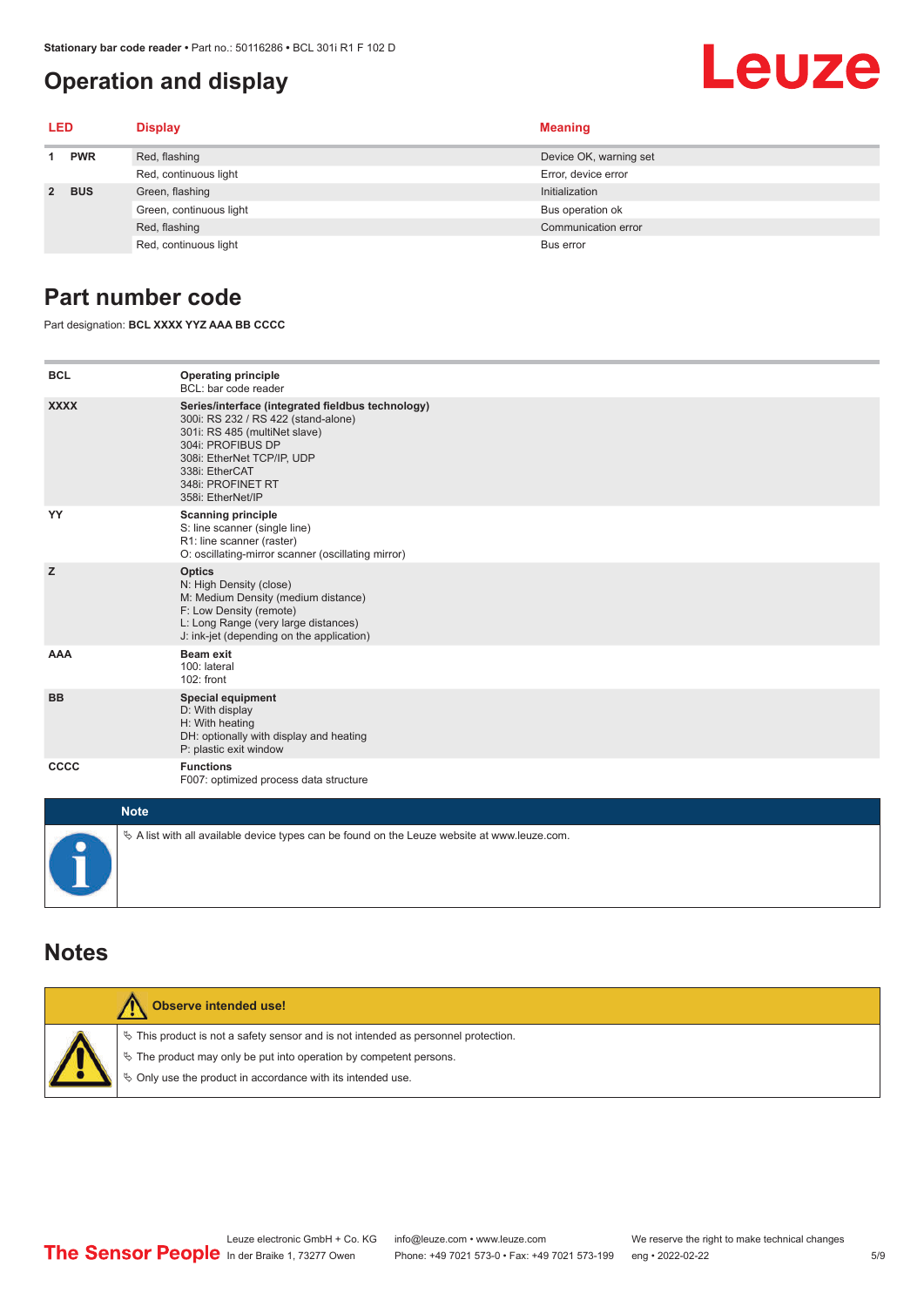#### <span id="page-5-0"></span>**Notes**

|   | <b>ATTENTION! LASER RADIATION - CLASS 1 LASER PRODUCT</b>                                                                                                                                                                                                                                                                                                                                                                                                                                                                                                   |
|---|-------------------------------------------------------------------------------------------------------------------------------------------------------------------------------------------------------------------------------------------------------------------------------------------------------------------------------------------------------------------------------------------------------------------------------------------------------------------------------------------------------------------------------------------------------------|
| 纂 | The device satisfies the requirements of IEC/EN 60825-1:2014 safety regulations for a product of laser class 1 and complies with 21 CFR 1040.10 except<br>for conformance with IEC 60825-1 Ed. 3., as described in Laser Notice No. 56, dated May 8, 2019.<br>$\&$ Observe the applicable statutory and local laser protection regulations.<br>$\%$ The device must not be tampered with and must not be changed in any way.<br>There are no user-serviceable parts inside the device.<br>Repairs must only be performed by Leuze electronic GmbH + Co. KG. |

#### **Accessories**

#### Connection technology - Connection unit

| Part no. | <b>Designation</b> | <b>Article</b>             | <b>Description</b>                                                                  |
|----------|--------------------|----------------------------|-------------------------------------------------------------------------------------|
| 50114369 | MA 100             | Modular connection<br>unit | Interface: RS 232, RS 485<br>Connections: 1 Piece(s)<br>Degree of protection: IP 54 |

## Connection technology - Connection cables

|   | Part no. | <b>Designation</b>      | <b>Article</b>   | <b>Description</b>                                                                                                                                                                                 |
|---|----------|-------------------------|------------------|----------------------------------------------------------------------------------------------------------------------------------------------------------------------------------------------------|
|   | 50135243 | KD PB-M12-4A-P3-<br>050 | Connection cable | Suitable for interface: PROFIBUS DP<br>Connection 1: Connector, M12, Axial, Female, B-coded, 5-pin<br>Connection 2: Open end<br>Shielded: Yes<br>Cable length: 5,000 mm<br>Sheathing material: PUR |
| W | 50132079 | KD U-M12-5A-V1-<br>050  | Connection cable | Connection 1: Connector, M12, Axial, Female, A-coded, 5-pin<br>Connection 2: Open end<br>Shielded: No<br>Cable length: 5,000 mm<br>Sheathing material: PVC                                         |
|   | 50135248 | KS PB-M12-4A-P3-<br>050 | Connection cable | Suitable for interface: PROFIBUS DP<br>Connection 1: Connector, M12, Axial, Male, B-coded, 5-pin<br>Connection 2: Open end<br>Shielded: Yes<br>Cable length: 5,000 mm<br>Sheathing material: PUR   |

**Leuze**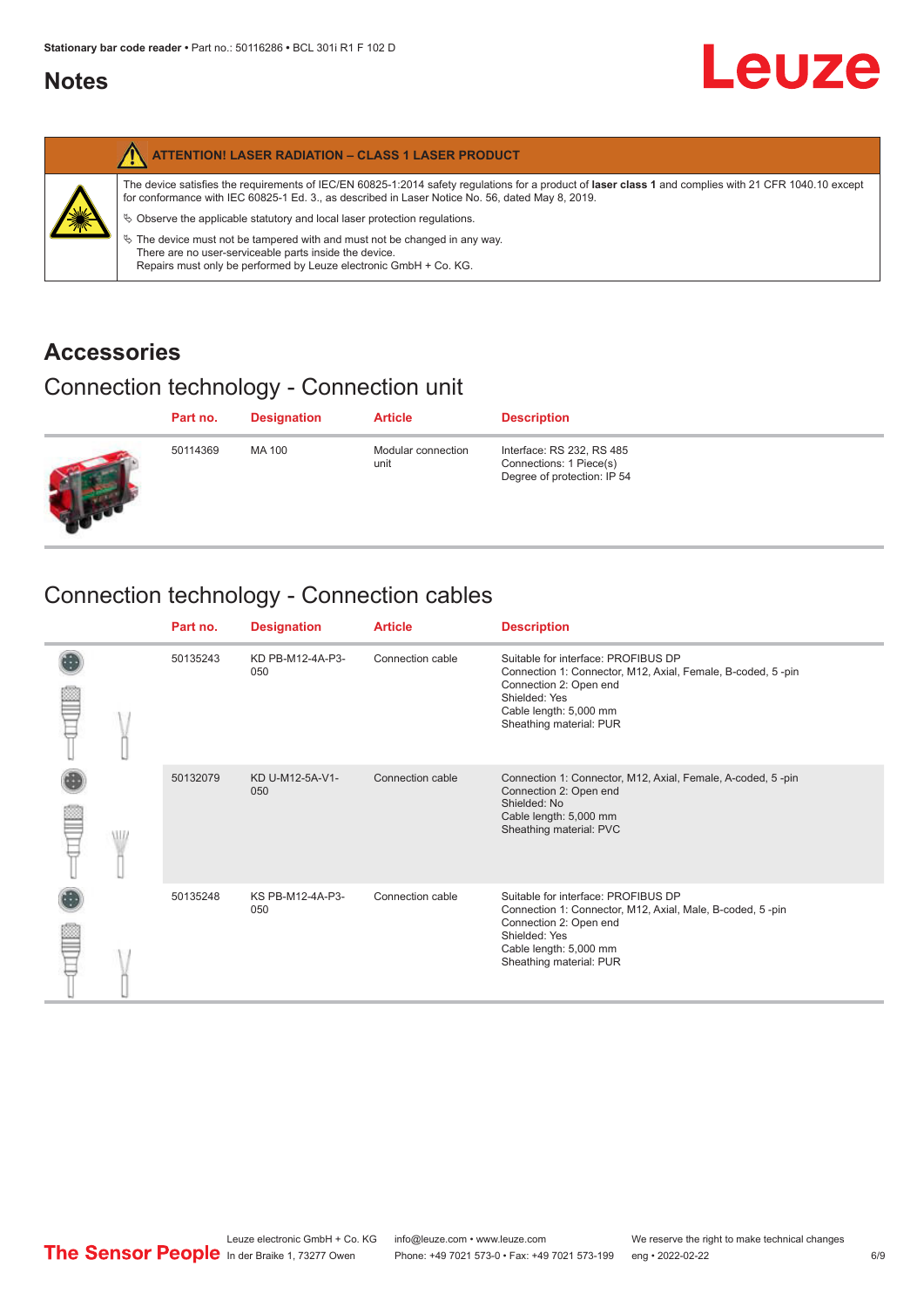# Leuze

#### **Accessories**

#### Connection technology - Interconnection cables

|                       |        | Part no.   | <b>Designation</b>              | <b>Article</b>        | <b>Description</b>                                                                                                                                                                                                                    |
|-----------------------|--------|------------|---------------------------------|-----------------------|---------------------------------------------------------------------------------------------------------------------------------------------------------------------------------------------------------------------------------------|
|                       |        | 50114571 * | KB 301-3000                     | Interconnection cable | Suitable for interface: RS 232, RS 422, RS 485<br>Connection 1: Socket connector<br>Connection 2: JST ZHR, 10 -pin, 6 -pin<br>Shielded: Yes<br>Cable length: 3,000 mm<br>Sheathing material: PVC                                      |
| $\sigma^2\sigma$<br>肩 | $\Box$ | 50117011   | <b>KB USB A - USB</b><br>miniB  | Service line          | Suitable for interface: USB<br>Connection 1: USB<br>Connection 2: USB<br>Shielded: Yes<br>Cable length: 1,500 mm<br>Sheathing material: PVC                                                                                           |
|                       |        | 50135254   | KDS PB-M12-4A-<br>M12-4A-P3-050 | Interconnection cable | Suitable for interface: PROFIBUS DP<br>Connection 1: Connector, M12, Axial, Female, B-coded, 5-pin<br>Connection 2: Connector, M12, Axial, Male, B-coded, 4-pin<br>Shielded: Yes<br>Cable length: 5,000 mm<br>Sheathing material: PUR |

\* Necessary accessories, please order separately

#### Connection technology - Terminating resistors

| Part no. | <b>Designation</b> | <b>Article</b>  | <b>Description</b>                                                                                                                 |
|----------|--------------------|-----------------|------------------------------------------------------------------------------------------------------------------------------------|
| 50038539 | TS 02-4-SA         | Terminator plug | Suitable for: MultiNet Plus, PROFIBUS DP<br>Function: Bus termination<br>Connection 1: Connector, M12, Axial, Male, B-coded, 4-pin |

## Connection technology - Connection boxes

| Part no.   | <b>Designation</b> | <b>Article</b>  | <b>Description</b>                                                                                                                           |
|------------|--------------------|-----------------|----------------------------------------------------------------------------------------------------------------------------------------------|
| 50116464 * | MK 301             | Connection unit | Suitable for: BCL 301i, BPS 301i<br>Suitable for interface: MultiNet Plus<br>Number of connections: 4 Piece(s)<br>Connection: Terminal       |
| 50116469 * | <b>MS 301</b>      | Connection unit | Suitable for: BCL 301i, BPS 301i<br>Suitable for interface: MultiNet Plus<br>Number of connections: 5 Piece(s)<br>Connection: Connector, M12 |

\* Necessary accessories, please order separately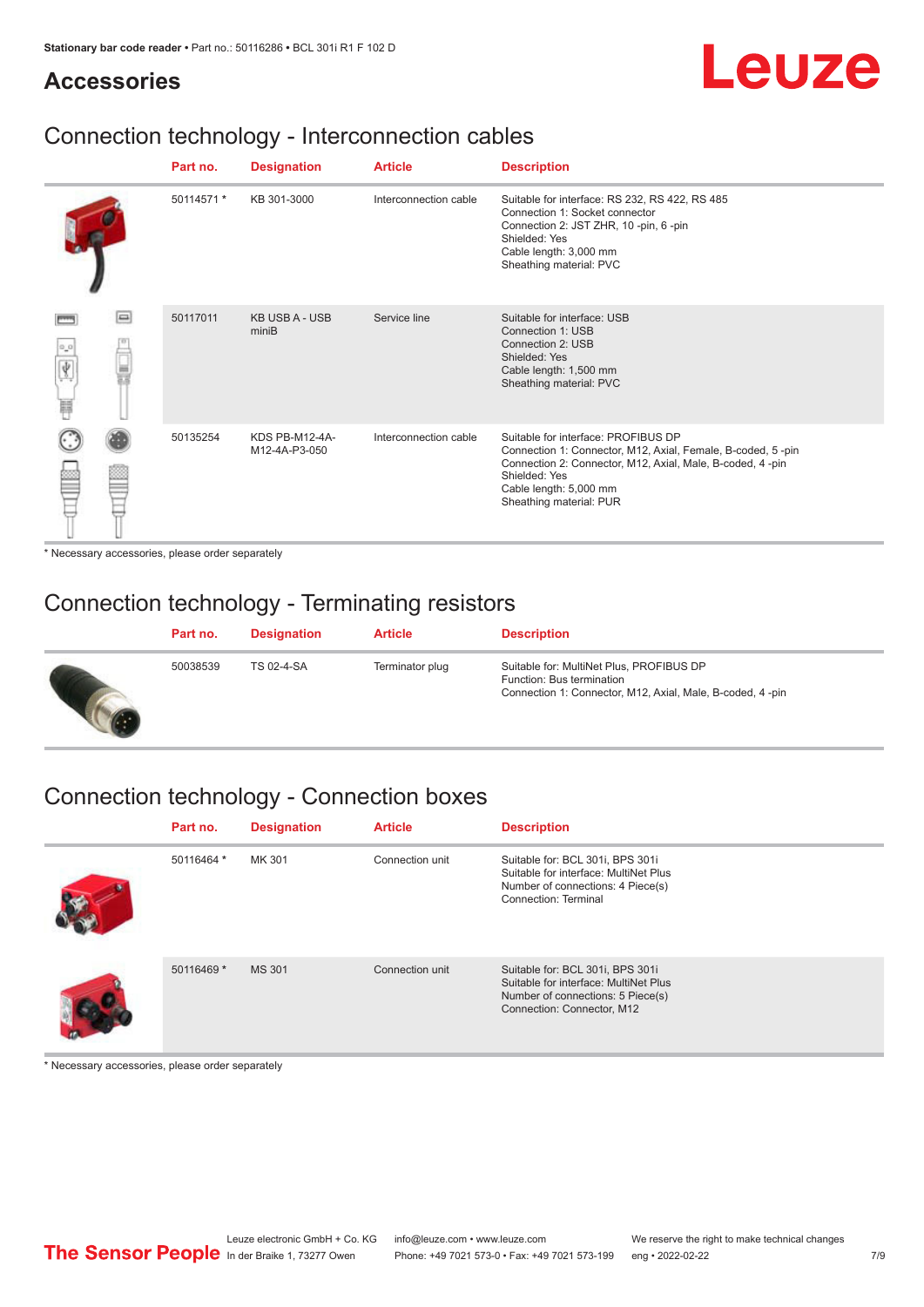## **Accessories**

## Mounting technology - Mounting brackets

|      | Part no. | <b>Designation</b> | <b>Article</b>  | <b>Description</b>                                                                                                                                                                            |
|------|----------|--------------------|-----------------|-----------------------------------------------------------------------------------------------------------------------------------------------------------------------------------------------|
| $-1$ | 50121433 | BT 300 W           | Mounting device | Design of mounting device: Angle, L-shape<br>Fastening, at system: Through-hole mounting<br>Mounting bracket, at device: Screw type<br>Type of mounting device: Adjustable<br>Material: Metal |

## Mounting technology - Rod mounts

| Part no. | <b>Designation</b> | <b>Article</b>  | <b>Description</b>                                                                                                                                                                                                                                                |
|----------|--------------------|-----------------|-------------------------------------------------------------------------------------------------------------------------------------------------------------------------------------------------------------------------------------------------------------------|
| 50121435 | BT 56 - 1          | Mounting device | Functions: Static applications<br>Design of mounting device: Mounting system<br>Fastening, at system: For 12 mm rod, For 14 mm rod, For 16 mm rod<br>Mounting bracket, at device: Clampable<br>Material: Metal<br>Tightening torque of the clamping jaws: $8 N·m$ |

#### Mounting technology - Other

|   | Part no. | <b>Designation</b> | <b>Article</b>  | <b>Description</b>                                                                                                                                 |
|---|----------|--------------------|-----------------|----------------------------------------------------------------------------------------------------------------------------------------------------|
| Ш | 50124941 | <b>BTU 0300M-W</b> | Mounting device | Fastening, at system: Through-hole mounting<br>Mounting bracket, at device: Clampable, Groove mounting, Suited for M4<br>screws<br>Material: Metal |

## Reflective tapes for standard applications

| Part no. | <b>Designation</b> | <b>Article</b>  | <b>Description</b>                                                                                                                                               |
|----------|--------------------|-----------------|------------------------------------------------------------------------------------------------------------------------------------------------------------------|
| 50106119 | REF 4-A-100x100    | Reflective tape | Design: Rectangular<br>Reflective surface: 100 mm x 100 mm<br><b>Material: Plastic</b><br>Chemical designation of the material: PMMA<br>Fastening: Self-adhesive |

#### Services

| Part no. | <b>Designation</b> | <b>Article</b> | <b>Description</b>                                                                                                                                                                                                                                                                                                                                                    |
|----------|--------------------|----------------|-----------------------------------------------------------------------------------------------------------------------------------------------------------------------------------------------------------------------------------------------------------------------------------------------------------------------------------------------------------------------|
| S981020  | CS30-E-212         | Hourly rate    | Details: Compilation of the application data, selection and suggestion of<br>suitable sensor system, drawing prepared as assembly sketch.<br>Conditions: Completed questionnaire or project specifications with a<br>description of the application have been provided.<br>Restrictions: Travel and accommodation charged separately and according to<br>expenditure. |